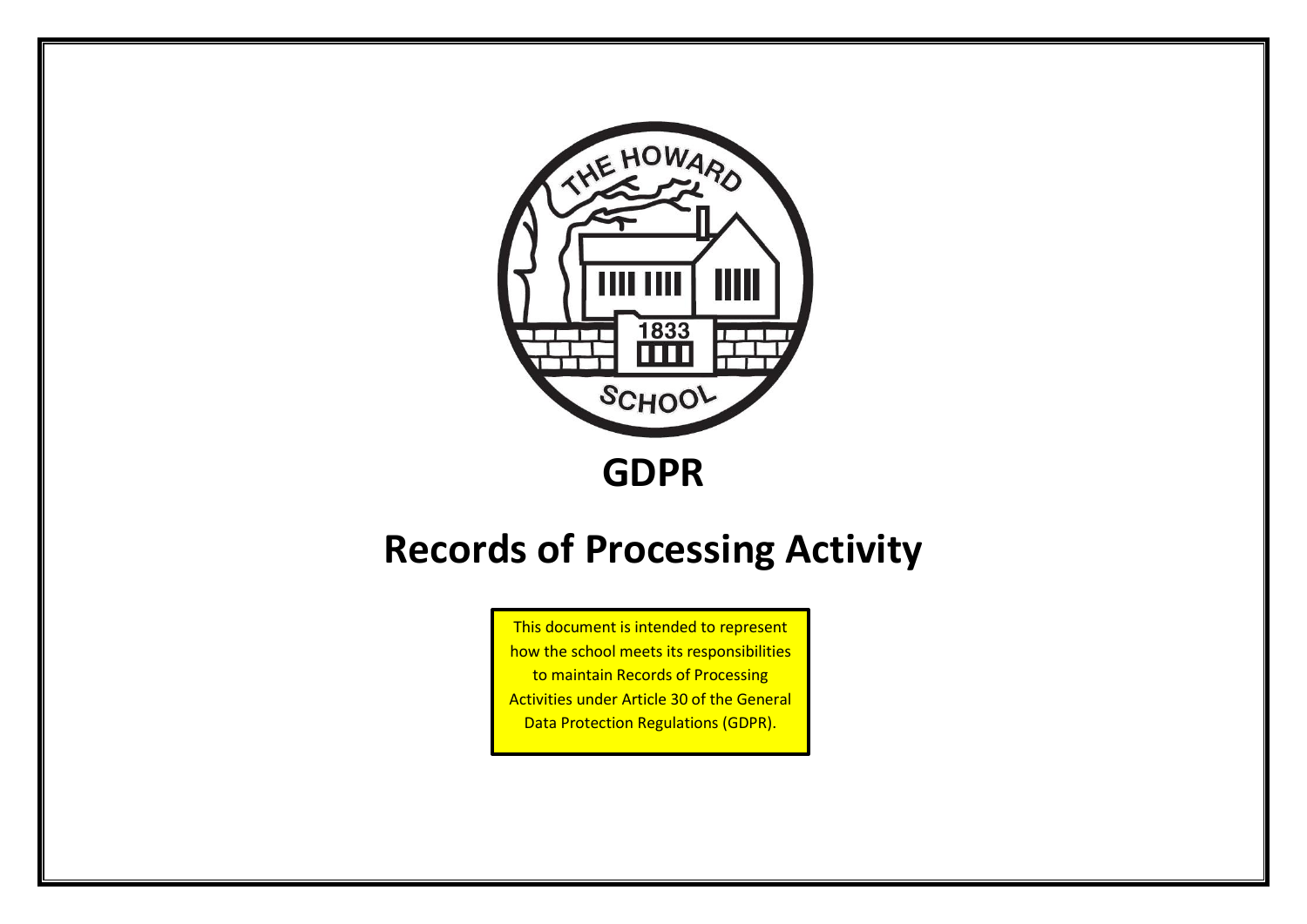#### **Contact Details**

| <b>School Name:</b>                    | Ackworth Howard C of E J & I School    |
|----------------------------------------|----------------------------------------|
| Data Protection Officer's (DPO) Name:  | Jenny Griffiths                        |
| <b>DPO's Contact Email:</b>            | headteacher@badsworth.wakefield.sch.uk |
| <b>DPO's Contact Telephone Number:</b> | 01977 649157                           |
| <b>DPO's Contact Address:</b>          | Badsworth C of E J & I School          |
|                                        | <b>Main Street</b>                     |
|                                        | <b>Badsworth</b>                       |
|                                        | WF9 1AJ                                |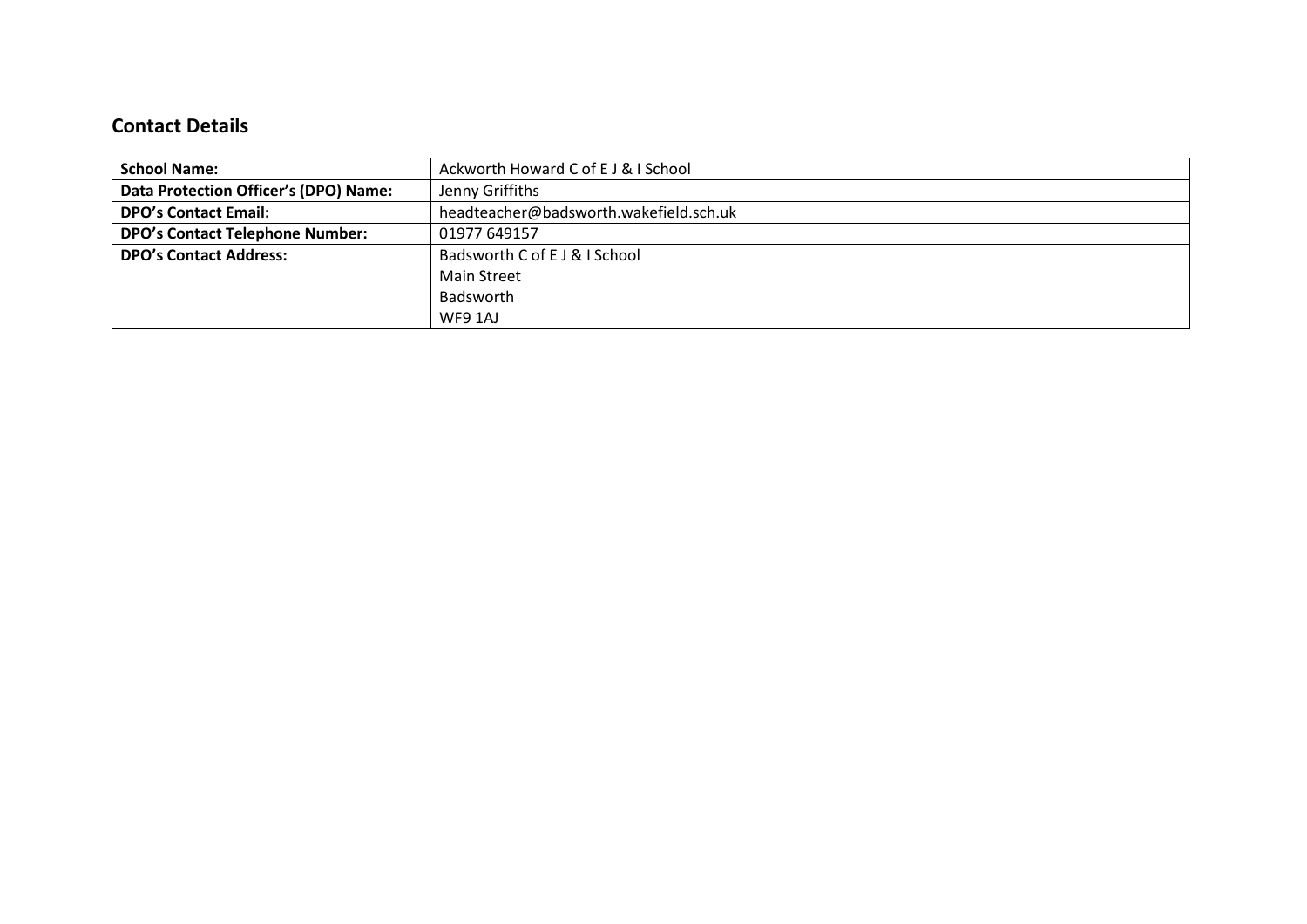## TABLE OF CONTENTS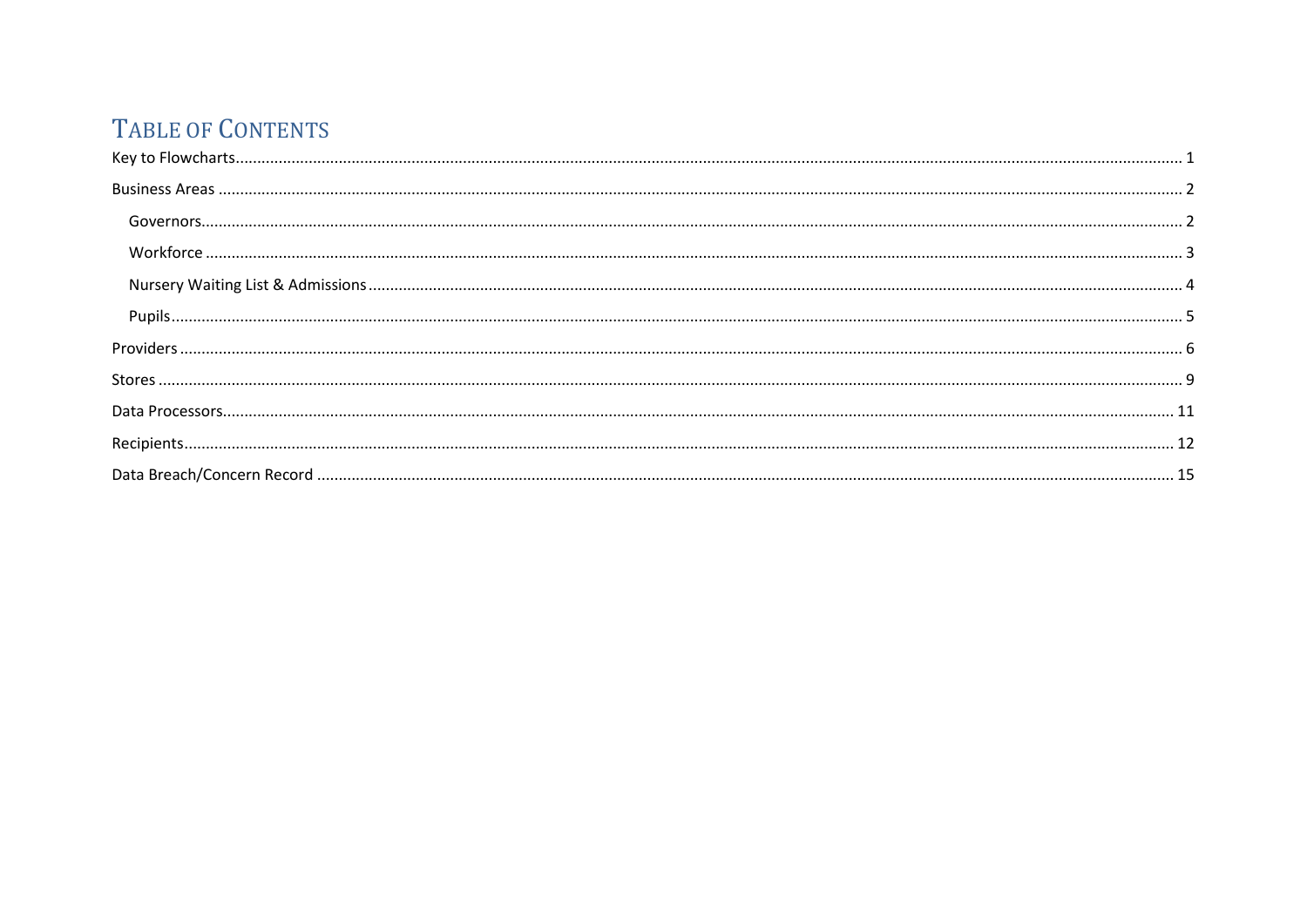#### <span id="page-3-0"></span>**KEY TO FLOWCHARTS**

The flowcharts which accompany this document use a standard convention; this is outlined below:

| <b>Providers</b>       | Provider                                     | These are external sources of personal data for the school.                                                                                                        |
|------------------------|----------------------------------------------|--------------------------------------------------------------------------------------------------------------------------------------------------------------------|
| <b>Stores</b>          | S <sub>1</sub><br>Store Name                 | These are where personal data is stored within the school.<br>They are numbered, with "S" simply representing "Store".                                             |
| <b>Processes</b>       | P1 When<br>Description of process goes here. | These are processes within the school where personal data is<br>manipulated. They are numbered within each flowchart; the<br>"P" simply represents "Process"       |
| <b>Data Processors</b> | <b>Data</b><br>Processor                     | These are other organisations who process personal data on<br>behalf of the school. The school remains responsible for<br>directing how the personal data is used. |
| <b>Recipients</b>      | Recipient                                    | These are external organisations who the school sends<br>personal data to.                                                                                         |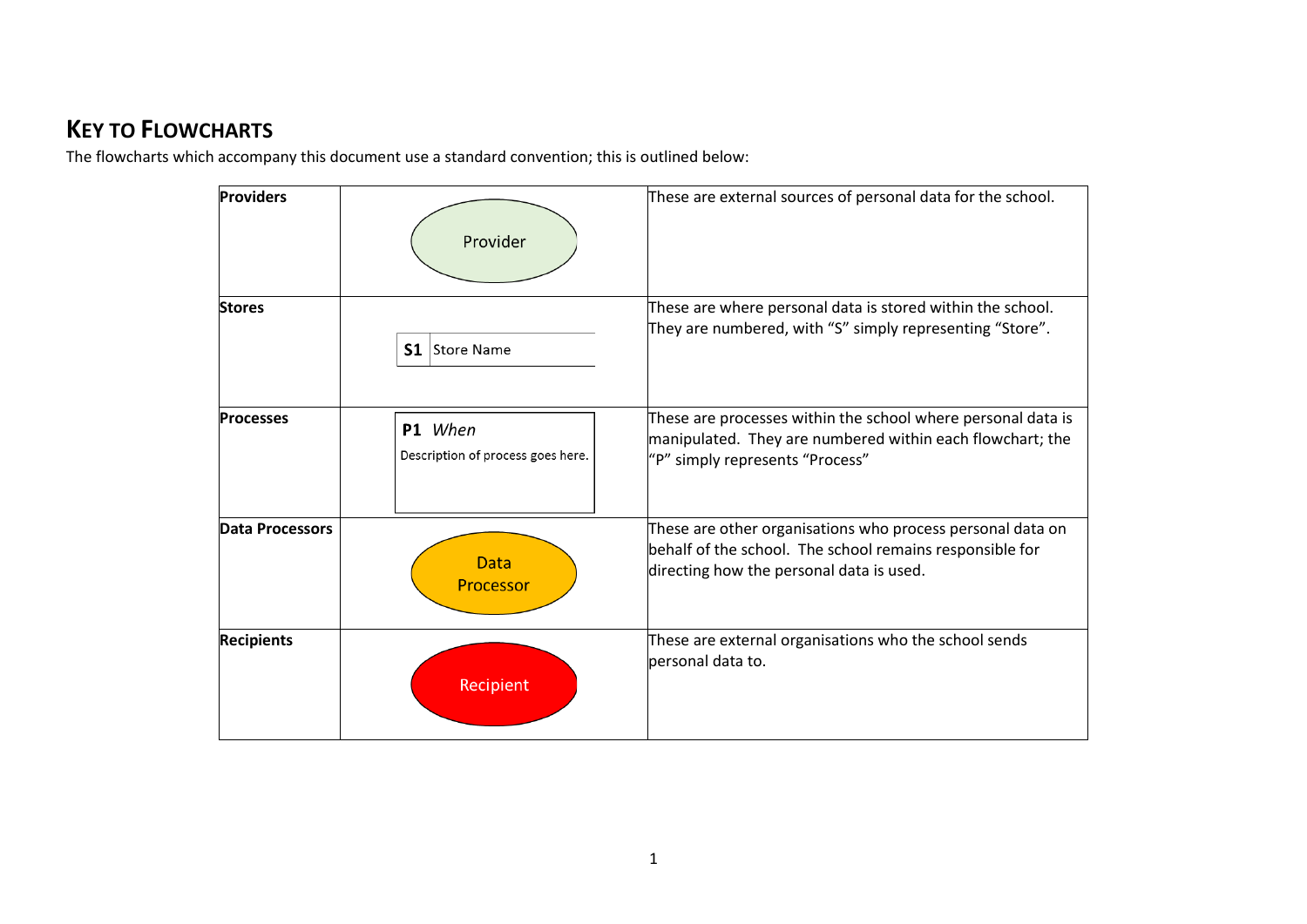#### <span id="page-4-0"></span>**BUSINESS AREAS**

#### <span id="page-4-1"></span>**Governors**

| Ref.           | <b>Description</b>                                                                                           | <b>Risk</b> | <b>Risk Mitigation</b>                                                                                  | <b>Consistent with</b><br><b>Lawful Basis for</b><br><b>Processing &amp; outlined</b><br>on Privacy Notice? |
|----------------|--------------------------------------------------------------------------------------------------------------|-------------|---------------------------------------------------------------------------------------------------------|-------------------------------------------------------------------------------------------------------------|
| P <sub>1</sub> | Details recorded on DfE's Get Information About Schools                                                      |             | Only basic details are collected, as required by legislation. Only                                      | Yes                                                                                                         |
|                | (GIAS) website.                                                                                              |             | mandated information will be made publicly available by the DfE,<br>other data will be stored securely. |                                                                                                             |
| P <sub>2</sub> | Record details on management information system and<br>School Central Record (SCR).                          | M           | Only basic details are collected and stored securely.                                                   | Yes                                                                                                         |
| P <sub>3</sub> | Annually update Register of Business & Financial Interests,<br>file in school and publish on school website. |             | Only minimal data is collected and this is required to be published<br>on the website.                  | Yes                                                                                                         |
| <b>P4</b>      | Details removed from SCR and MIS.                                                                            |             | This is part of the leaver's process within school.                                                     | Yes                                                                                                         |
| P <sub>5</sub> | Details removed from School Website and other<br>documents securely destroyed.                               |             | This is part of the leaver's process within school.                                                     | Yes                                                                                                         |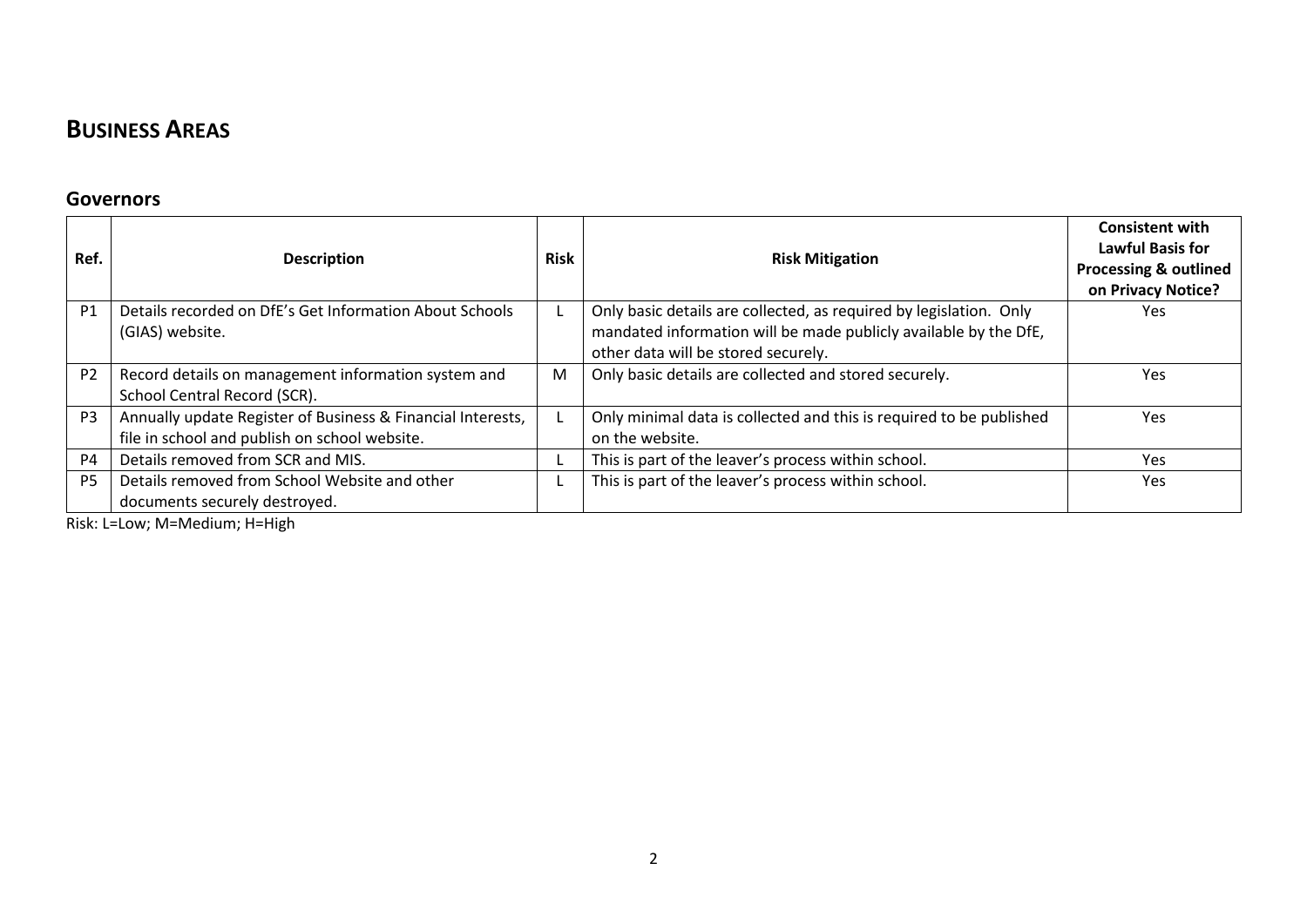#### <span id="page-5-0"></span>**Workforce**

| Ref.            | <b>Description</b>                                                                                                           | <b>Risk</b> | <b>Risk Mitigation</b>                                                                                                                                                                                                                                                                                     | <b>Consistent with</b><br><b>Lawful Basis for</b><br><b>Processing &amp; outlined</b><br>on Privacy Notice? |
|-----------------|------------------------------------------------------------------------------------------------------------------------------|-------------|------------------------------------------------------------------------------------------------------------------------------------------------------------------------------------------------------------------------------------------------------------------------------------------------------------|-------------------------------------------------------------------------------------------------------------|
| P1              | Completed application form received and securely stored.                                                                     | M           | Personal information provided by candidates as part of the<br>recruitment process. Application forms will be kept securely.                                                                                                                                                                                | Yes                                                                                                         |
| P <sub>2</sub>  | Copies of application form made for panel members and<br>stored securely prior to interview.                                 | M           | Personal information provided by candidates will remain<br>anonymous and applications only made available to the selection<br>panel. Safer recruitment procedures will be followed. Copies of<br>the application forms, interview notes and unsuccessful<br>applications will be destroyed after 6 months. | Yes                                                                                                         |
| P <sub>3</sub>  | Personnel file created and stored securely.                                                                                  | М           | Sensitive and personal information relating to staff members will<br>be held in personal files stored securely.                                                                                                                                                                                            | Yes                                                                                                         |
| <b>P4</b>       | Personnel details added to MIS.                                                                                              |             | Stored securely on MIS.                                                                                                                                                                                                                                                                                    | Yes                                                                                                         |
| <b>P5</b>       | Personnel details sent to HR for payroll purposed.                                                                           | M           | Cryptshare email used.                                                                                                                                                                                                                                                                                     | Yes                                                                                                         |
| <b>P6</b>       | Information provided to IT support and secure websites -<br>email set up and usernames for secure websites such as<br>CPOMS. | M           | IT user account deleted upon leaving. Secure websites used.                                                                                                                                                                                                                                                | <b>Yes</b>                                                                                                  |
| P7              | Performance management of staff.                                                                                             |             | Performance management documents held on server. Line<br>Manager access.                                                                                                                                                                                                                                   | Yes                                                                                                         |
| P <sub>8</sub>  | School Workforce Census completed and submitted to the<br>DfE's COLLECT website via the LA.                                  |             | Secure website and completed by Senior Admin.                                                                                                                                                                                                                                                              | Yes                                                                                                         |
| P <sub>9</sub>  | Leaver form to WMDC Payroll Team.                                                                                            | M           | Cryptshare email used.                                                                                                                                                                                                                                                                                     | <b>Yes</b>                                                                                                  |
| P <sub>10</sub> | Staff added to SCR.                                                                                                          |             | Secure website. Delete from SCR upon leaving +1 year.                                                                                                                                                                                                                                                      | Yes                                                                                                         |
| P11             | Staff leaving. Information held on MIS.                                                                                      |             | Securely destroy all remain personnel documents and delete from<br>MIS +75 years.                                                                                                                                                                                                                          | Yes                                                                                                         |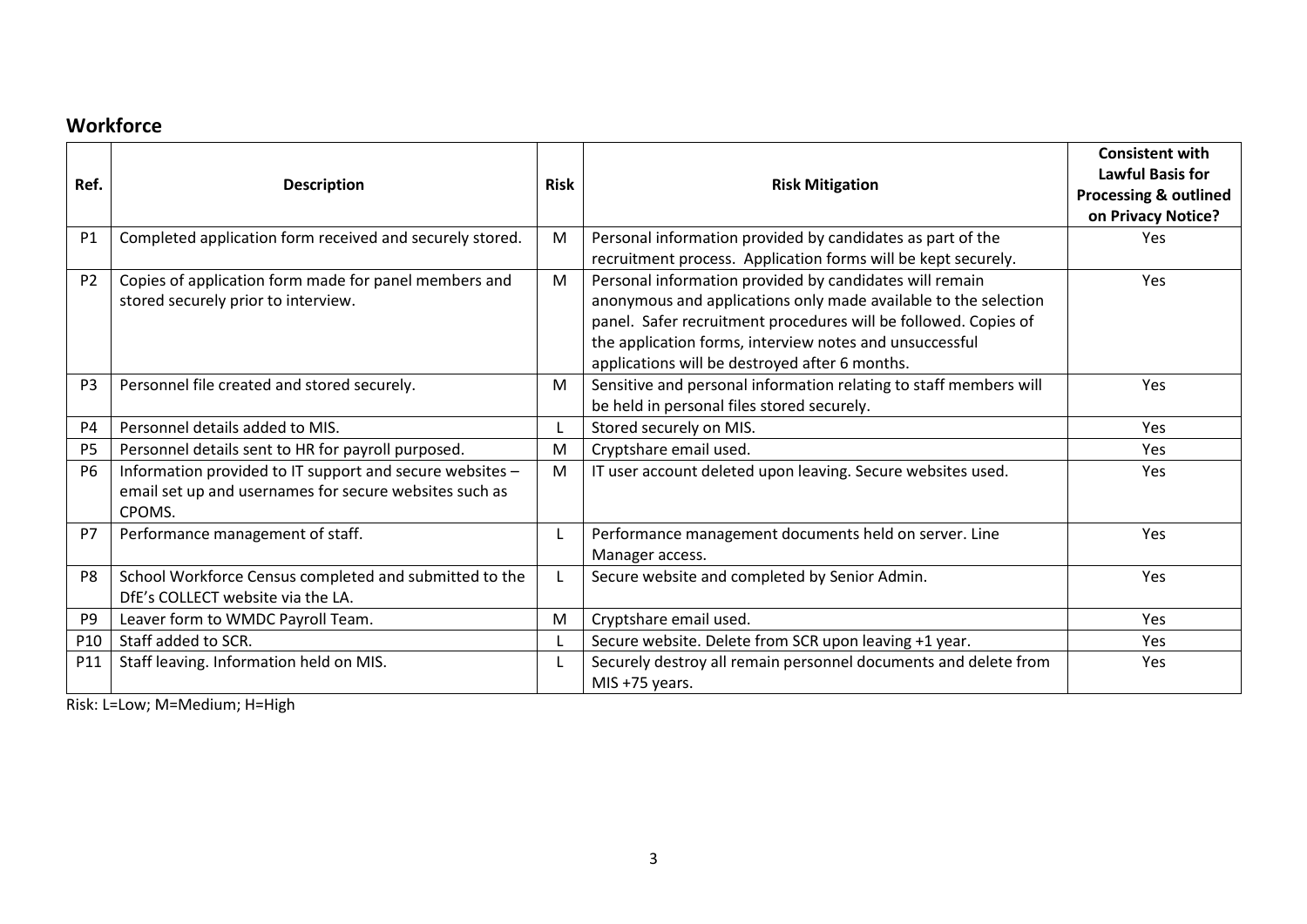### <span id="page-6-0"></span>**Nursery Waiting List & Admissions**

| Ref.           | <b>Description</b>                                                                                        | <b>Risk</b> | <b>Risk Mitigation</b>                                                                                                                                                                                   | <b>Consistent with</b><br><b>Lawful Basis for</b><br><b>Processing &amp; outlined</b><br>on Privacy Notice? |
|----------------|-----------------------------------------------------------------------------------------------------------|-------------|----------------------------------------------------------------------------------------------------------------------------------------------------------------------------------------------------------|-------------------------------------------------------------------------------------------------------------|
| P <sub>1</sub> | Completed application form received and securely stored.                                                  | M           | Personal information provided by parents during the admission<br>procedure. Application forms will be kept securely. Nursery<br>application form securely destroyed once pupil reaches Reception<br>age. | <b>Yes</b>                                                                                                  |
| P <sub>2</sub> | Record details on management information system. This<br>includes children on the waiting list.           |             | Pupil deleted from MIS where application is withdrawn or children<br>reach Reception age and do not attend our school.                                                                                   | <b>Yes</b>                                                                                                  |
| P <sub>3</sub> | Information from the application forms processed during<br>the admissions procedure and places allocated. | M           | Application forms will be kept securely. Where children are not<br>allocated a place, application forms are still kept securely until<br>children reach Reception age or the application is withdrawn.   | <b>Yes</b>                                                                                                  |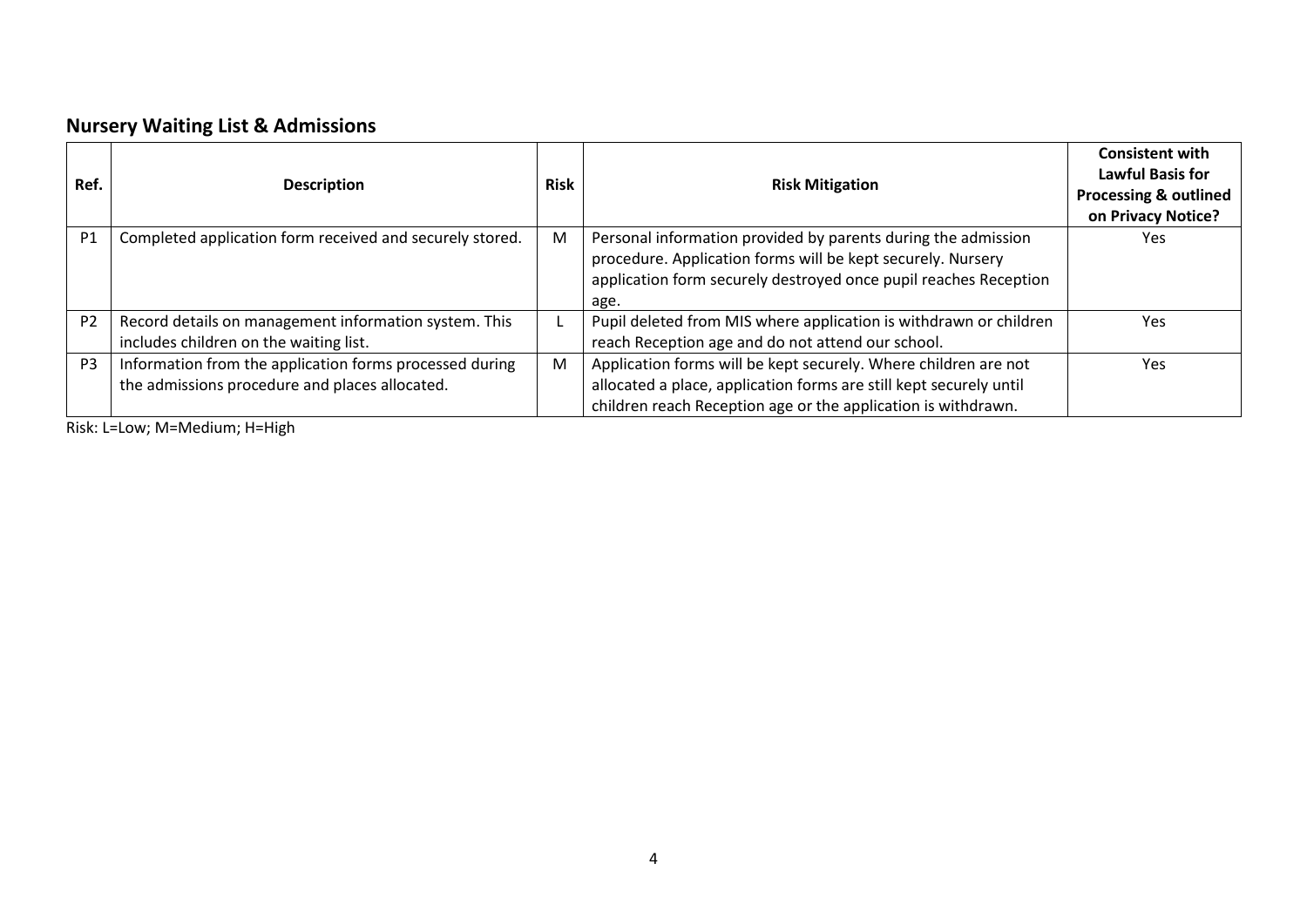#### <span id="page-7-0"></span>**Pupils**

| Ref.           | <b>Description</b>                                                                   | <b>Risk</b> | <b>Risk Mitigation</b>                                                       | <b>Consistent with</b><br><b>Lawful Basis for</b><br><b>Processing &amp; outlined</b><br>on Privacy Notice? |
|----------------|--------------------------------------------------------------------------------------|-------------|------------------------------------------------------------------------------|-------------------------------------------------------------------------------------------------------------|
| P1             | Place agreed and data added to management information<br>system (MIS).               | M           | Pupil deleted from MIS when they turn 30.                                    | <b>Yes</b>                                                                                                  |
| P <sub>2</sub> | Basic pupil details passed to IT provider to provision<br>network account.           |             | Pupil deleted from web based platforms and computer network<br>upon leaving. | Yes                                                                                                         |
| P <sub>3</sub> | Termly - Statutory School Census completed and<br>submitted to COLLECT via the LA.   |             | Secure website.                                                              | Yes                                                                                                         |
| <b>P4</b>      | Annually - Statutory submission of EYFSP, phonics and KS1<br>results to the LA       |             | Headteacher submits via secure website.                                      | Yes                                                                                                         |
| P <sub>5</sub> | Annually - Statutory submission of KS2 teacher<br>assessments.                       |             | Headteacher submits via secure website.                                      | Yes                                                                                                         |
| P <sub>6</sub> | Provision of basic pupil details to NHS.                                             | M           | Cryptshare email.                                                            | Yes                                                                                                         |
| P7             | Basic details added to Teachers 2 Parents.                                           |             | Secure website.                                                              | Yes                                                                                                         |
| P <sub>8</sub> | Provision of basic information to web based platforms /<br>resources.                |             | Secure website.                                                              | <b>Yes</b>                                                                                                  |
| P <sub>9</sub> | Upon leaving - Provision of basic information to web<br>based platforms / resources. |             | User accounts deleted from the websites.                                     | Yes                                                                                                         |
| <b>P10</b>     | Upon leaving - Safeguarding files transferred if held.                               | M           | Transferred via CPOMS or by hand delivery.                                   | Yes                                                                                                         |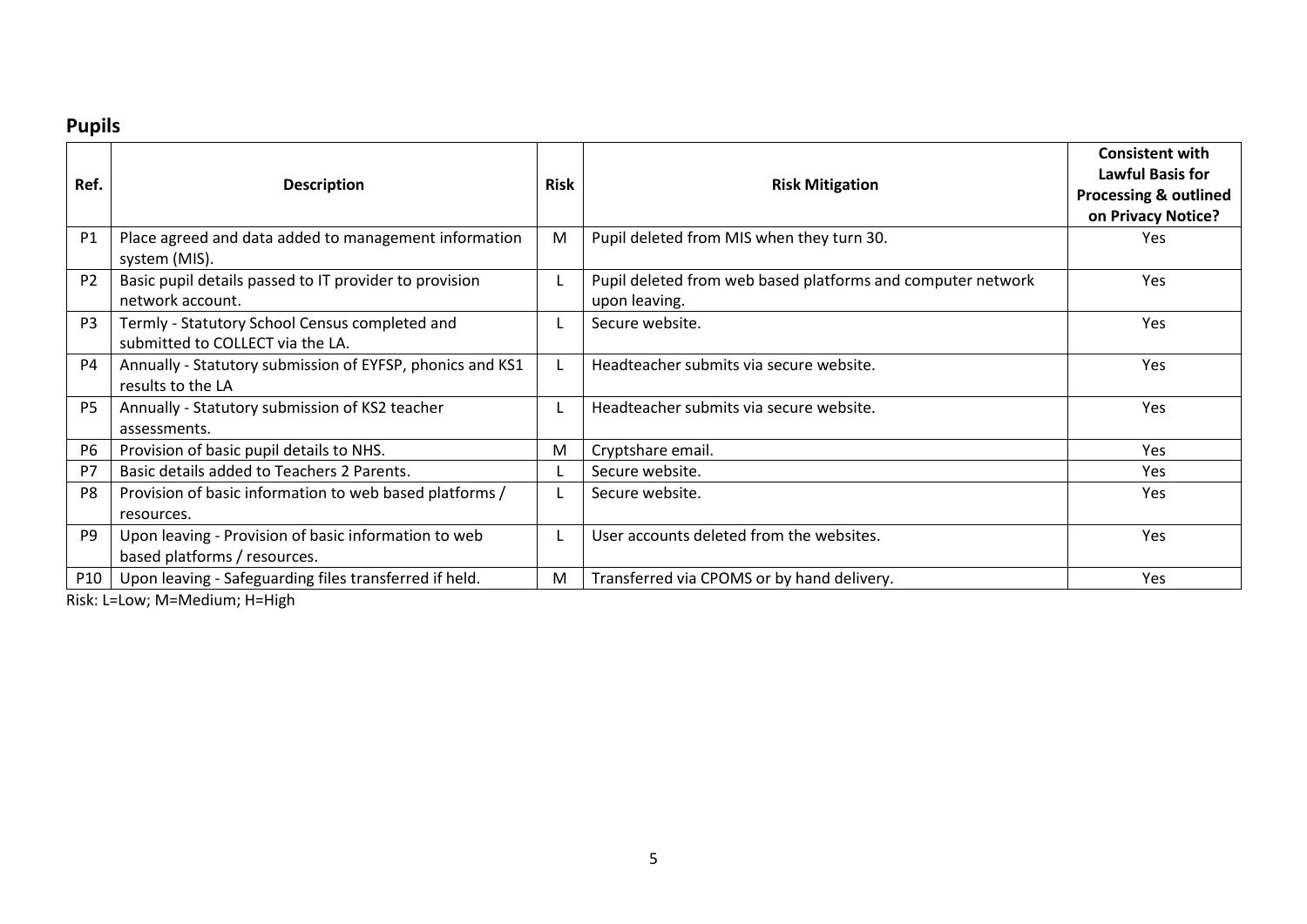#### <span id="page-8-0"></span>**PROVIDERS**

| <b>Name</b>            | What personal data is transferred?                                                                                                                                                                                                                                                                                                                                                                                                                                                                                                                                                                                                                                                                                                                                                                               | Any<br><b>Sensitive</b><br>Data? | <b>Purpose and Lawful Basis for Processing</b>                                                                                                                                                           | How is the<br>data<br>transferred?     | Is this<br>detailed in<br>a Privacy<br>Notice? |
|------------------------|------------------------------------------------------------------------------------------------------------------------------------------------------------------------------------------------------------------------------------------------------------------------------------------------------------------------------------------------------------------------------------------------------------------------------------------------------------------------------------------------------------------------------------------------------------------------------------------------------------------------------------------------------------------------------------------------------------------------------------------------------------------------------------------------------------------|----------------------------------|----------------------------------------------------------------------------------------------------------------------------------------------------------------------------------------------------------|----------------------------------------|------------------------------------------------|
| Appointee / Candidates | Information held from the recruitment process.<br>See flow chart.                                                                                                                                                                                                                                                                                                                                                                                                                                                                                                                                                                                                                                                                                                                                                | Yes                              | Processing is necessary for the performance<br>of a contract to which the data subject is<br>party or in order to take steps at the<br>request of the data subject prior to entering<br>into a contract. | <b>HR</b><br>Encrypted /<br><b>MIS</b> | Yes                                            |
| Governor               | "For all maintained school governors, and<br>academy trustees, members and local<br>governors, the data we will collect in Edubase<br>and make publicly available is:<br>•full name (including title)<br>• appointing body (eg board, foundation,<br>parents etc)<br>• date of appointment<br>• date term of office ends / ended if in last year<br>•for maintained schools whether they are the<br>chair of governors or a member of the<br>governing body, and for academies whether<br>they are a trust member, a trustee, the chair of<br>trustees, or a local governor on a local<br>governing body<br>In addition, for all these individuals we will<br>collect within Edubase, but not publish, a range<br>of information to help us to identify specific<br>individuals:<br>·postcode<br>• date of birth | No                               | Section 538 of the Education Act 1996:<br>http://www.legislation.gov.uk/ukpga/1996/<br>56/section/538                                                                                                    | Secure<br>Website                      | Yes                                            |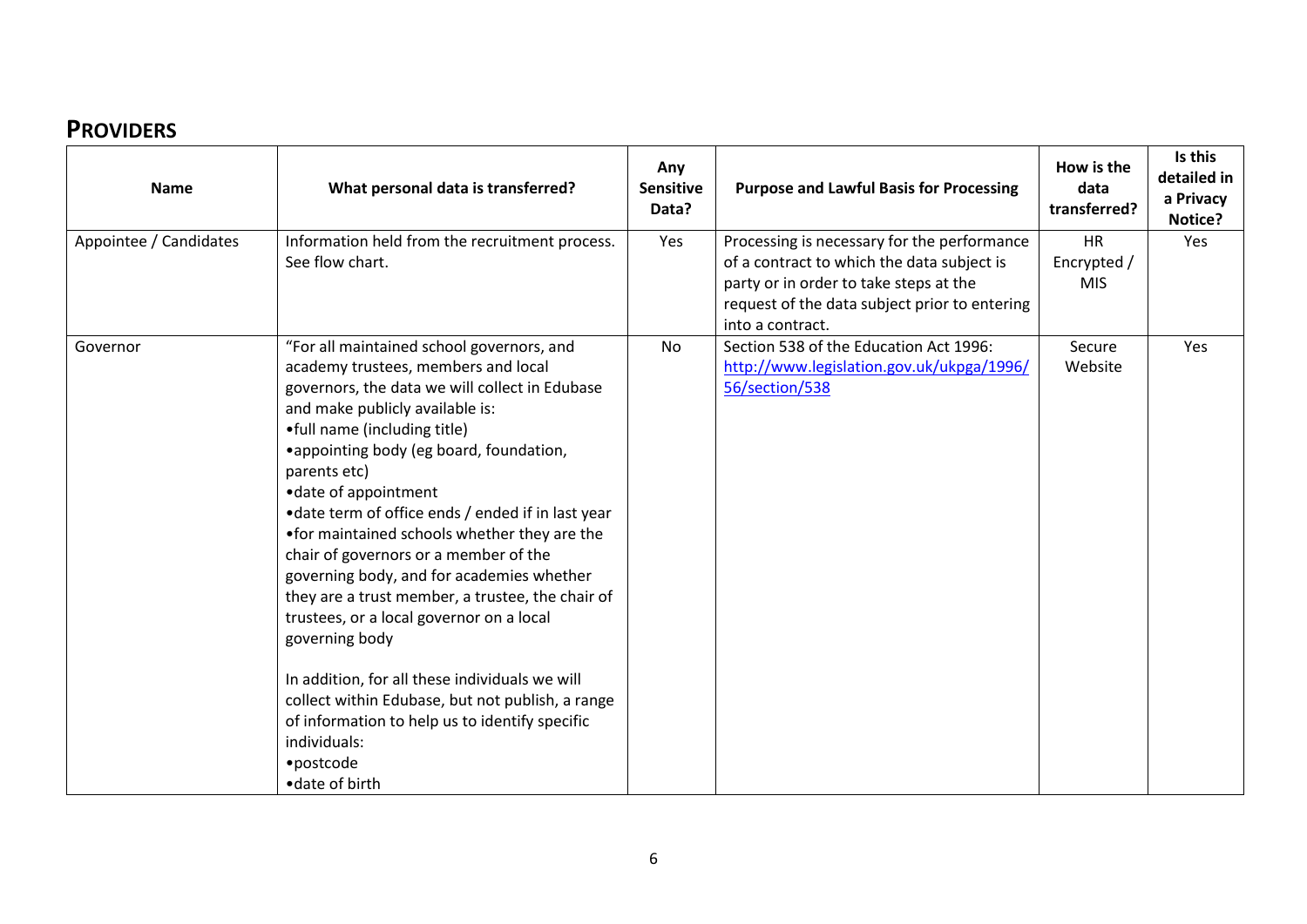| <b>Name</b>                   | What personal data is transferred?                                                                                                                                                               | Any<br><b>Sensitive</b><br>Data?                                                           | <b>Purpose and Lawful Basis for Processing</b>                                                                                                                                                                                                                                                                                             | How is the<br>data<br>transferred?             | Is this<br>detailed in<br>a Privacy<br>Notice? |
|-------------------------------|--------------------------------------------------------------------------------------------------------------------------------------------------------------------------------------------------|--------------------------------------------------------------------------------------------|--------------------------------------------------------------------------------------------------------------------------------------------------------------------------------------------------------------------------------------------------------------------------------------------------------------------------------------------|------------------------------------------------|------------------------------------------------|
|                               | • previous names<br>·nationality<br>• direct email address for chair"<br>Information is also collected annually for the<br>Register of Financial and Business Interests                          |                                                                                            |                                                                                                                                                                                                                                                                                                                                            |                                                |                                                |
| Parent                        | All personal data relating to children attending<br>our school in addition to parental contacts and<br>other emergency contacts held on the schools<br>MIS.                                      | Yes                                                                                        | Processing is necessary for the performance<br>of a task carried out in the public interest or<br>in the exercise of official authority vested in<br>the controller.                                                                                                                                                                       | Secure<br>Website                              | Yes                                            |
| Previous School               | Maintained schools are required to send a<br>Common Transfer File (CTF). The content of a<br>CTF is defined by the DfE:<br>CPOMS file transfers may also be undertaken to<br>safeguard children. | https://w<br>ww.gov.u<br>k/govern<br>ment/coll<br>ections/c<br>ommon-<br>transfer-<br>file | Education (Pupil Information) (England)<br>Regulations 2005 Statutory Instrument<br>$(S.I.)$ :<br>http://www.legislation.gov.uk/uksi/2005/1<br>437/introduction/made<br>And subsequent amendments in The<br>Education (Pupil Information) (England)<br>(Amendment) 2008:<br>http://www.legislation.gov.uk/uksi/2008/1<br>747/contents/made | Secure<br>Website                              | Yes                                            |
| <b>WMDC Admissions Team</b>   | All personal data relating to children attending<br>our school.                                                                                                                                  | Yes                                                                                        | Legal requirement for children to attend<br>school.<br>https://www.ackworthhowardschool.co.uk/<br>parents/admission-information                                                                                                                                                                                                            | Secure<br>Website                              | Yes                                            |
| <b>WMDC Governor Services</b> | As per "Governor" entry.                                                                                                                                                                         | No                                                                                         | The data subject has given consent to the<br>processing of his or her personal data for<br>one or more specific purposes. In this                                                                                                                                                                                                          | Secure<br>Website /<br>Encrypted<br>email etc. | Yes                                            |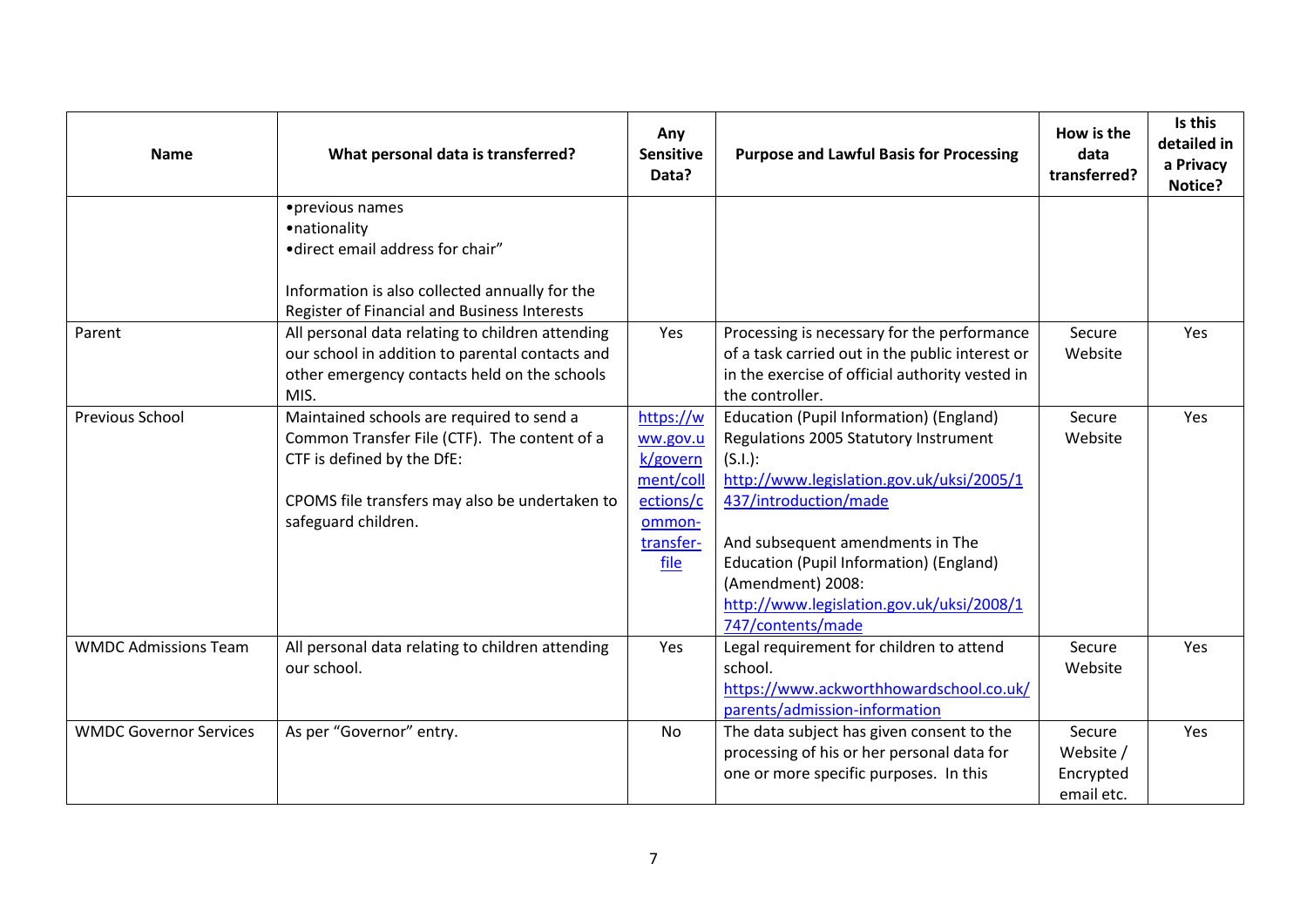| <b>Name</b> | What personal data is transferred? | Any<br><b>Sensitive</b><br>Data? | <b>Purpose and Lawful Basis for Processing</b> | How is the<br>data<br>transferred? | Is this<br>detailed in<br>a Privacy<br>Notice? |
|-------------|------------------------------------|----------------------------------|------------------------------------------------|------------------------------------|------------------------------------------------|
|             |                                    |                                  | instance it is because they wish to become     |                                    |                                                |
|             |                                    |                                  | a school governor.                             |                                    |                                                |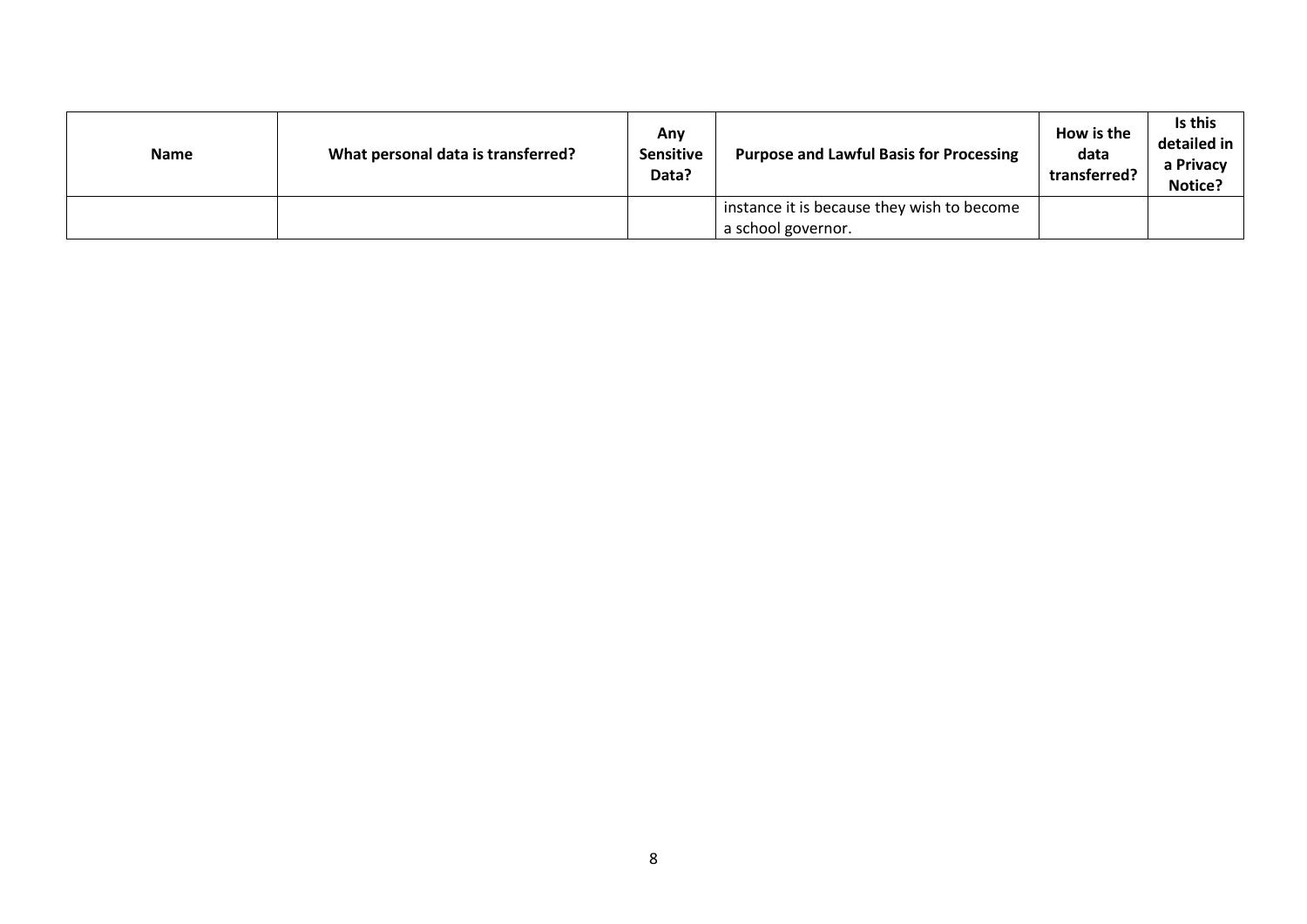## <span id="page-11-0"></span>**STORES**

| Ref            | <b>Name</b>        | Holds data on  | Location               | <b>Risk</b> | <b>Risk Mitigation</b>                      | <b>Retention Period and Reasoning</b>     | <b>Deletion</b> |
|----------------|--------------------|----------------|------------------------|-------------|---------------------------------------------|-------------------------------------------|-----------------|
| S <sub>1</sub> | Central            | Governors      | Locked cabinet         | M           | Access is restricted to HT and SBM only.    | Retained during employee's time at        | Deleted from    |
|                | Records            |                | in School              |             | Only authorised people (eg Ofsted           | school. Record is deleted on leaving.     | systems         |
|                |                    | Workforce      | <b>Business</b>        |             | inspectors etc) will be allowed supervised  | https://www.gov.uk/government/pub         |                 |
|                |                    |                | Managers               |             | access.                                     | lications/keeping-children-safe-in-       |                 |
|                |                    |                | Office                 |             |                                             | education--2                              |                 |
| S <sub>2</sub> | Register of        | Governors      | Located in             | L           | Office is locked with limited access to the | Records are destroyed upon a              | Securely        |
|                | <b>Business</b>    |                | <b>School Business</b> |             | keys. Data is required to be published on   | governor leaving post.                    | shredded        |
|                | <b>Interests</b>   |                | <b>Managers</b>        |             | the school's website.                       |                                           |                 |
|                |                    |                | Office                 |             |                                             |                                           |                 |
| S <sub>3</sub> | Secure             | Job applicants | Locked                 | L           | Cupboard is locked with limited access to   | Retained for 12 months as per WMDC        | Securely        |
|                | Temporary          |                | cupboard in            |             | the keys.                                   | Family Services retention guidelines:     | shredded        |
|                | Storage            |                | HT's office            |             |                                             | http://www.wakefield.gov.uk/Docum         |                 |
|                |                    |                |                        |             |                                             | ents/schools-                             |                 |
|                |                    |                |                        |             |                                             | children/childcare/family-services-       |                 |
|                |                    |                |                        |             |                                             | retention-schedule.pdf                    |                 |
| S <sub>4</sub> | <b>Staff</b>       | Workforce      | Locked cabinet         | M           | Access is restricted to HT and SBM only.    | Date of leaving + 6 years                 | Securely        |
|                | Personnel          |                | in School              |             | Only authorised people (eg Ofsted           | Limitation Act 1980 (Section 2):          | shredded        |
|                | <b>Files</b>       |                | <b>Business</b>        |             | inspectors etc) will be allowed supervised  | https://www.legislation.gov.uk/ukpga      |                 |
|                |                    |                | Managers               |             | access.                                     | /1980/58/section/2                        |                 |
|                |                    |                | Office                 |             |                                             |                                           |                 |
| S <sub>5</sub> | Secure             | Nursery        | Locked                 | L           | Cupboard is locked with limited access to   | Records are destroyed either when a       | Securely        |
|                | Storage            | applicants     | cupboard in            |             | the keys.                                   | pupil reaches reception age but hasn't    | shredded        |
|                |                    |                | school office          |             |                                             | accepted a nursery place. If they have    |                 |
|                |                    |                |                        |             |                                             | accepted a place then their nursery       |                 |
|                |                    |                |                        |             |                                             | application is added to their pupil file. |                 |
| S <sub>6</sub> | <b>Pupil Files</b> | Pupils         | Locked                 | M           | Cupboard is locked with limited access to   | Transferred to new school when pupil      | n/a             |
|                |                    |                | cupboard in            |             | the keys.                                   | leaves.                                   |                 |
|                |                    |                | school office          |             |                                             |                                           |                 |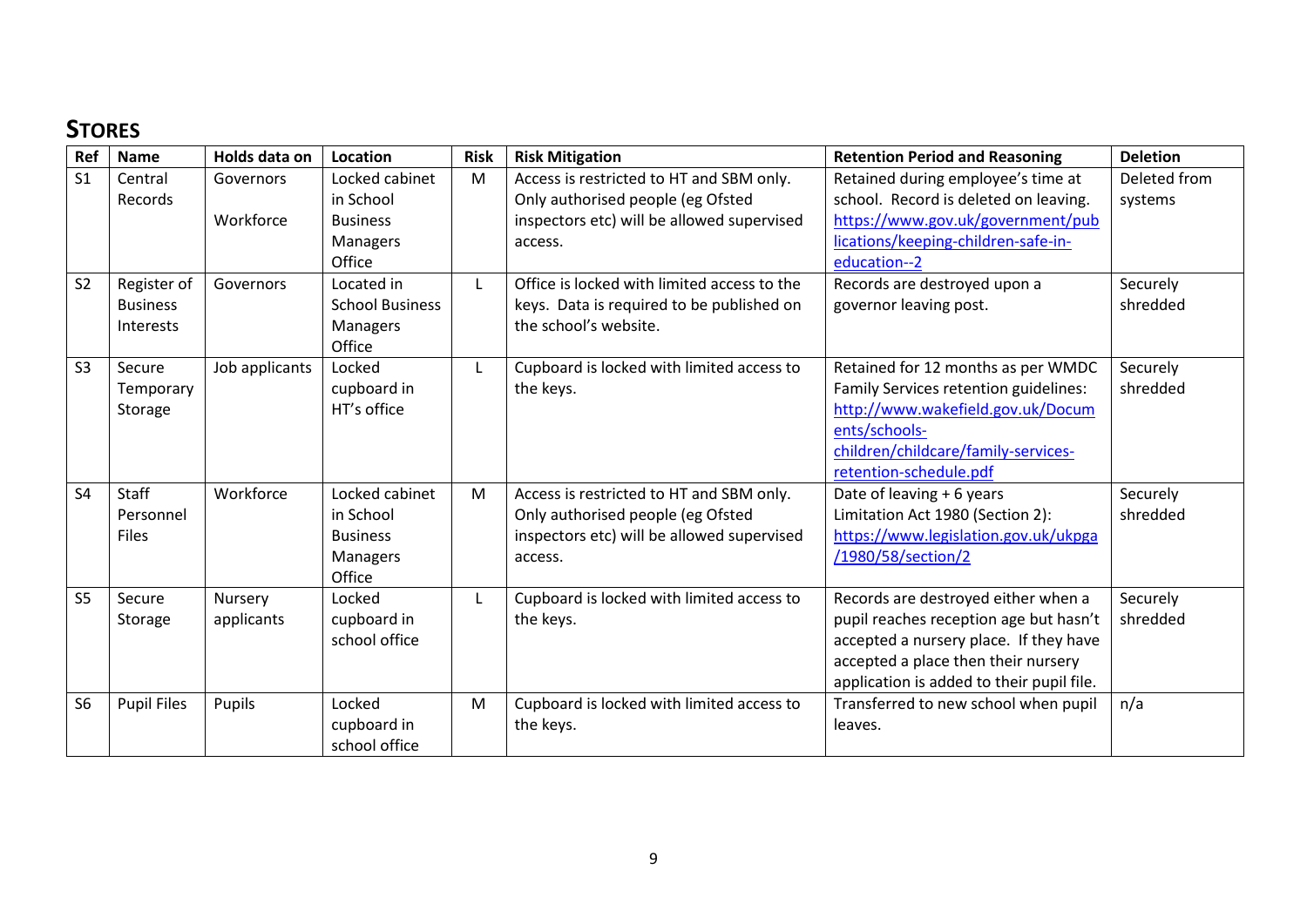| <b>Ref</b>     | <b>Name</b> | Holds data on | Location          | <b>Risk</b> | <b>Risk Mitigation</b>                     | <b>Retention Period and Reasoning</b> | <b>Deletion</b> |
|----------------|-------------|---------------|-------------------|-------------|--------------------------------------------|---------------------------------------|-----------------|
| S <sub>8</sub> | Admission   | Pupils        | <b>School MIS</b> | м           | This is a frequently used document so must | See flow chart.                       | Deleted from    |
|                | Register    |               |                   |             | be readily accessible. Only a minimum of   |                                       | MIS when pupils |
|                |             |               |                   |             | information is recorded in this document.  |                                       | reach 30 years  |
|                |             |               |                   |             |                                            |                                       | of age.         |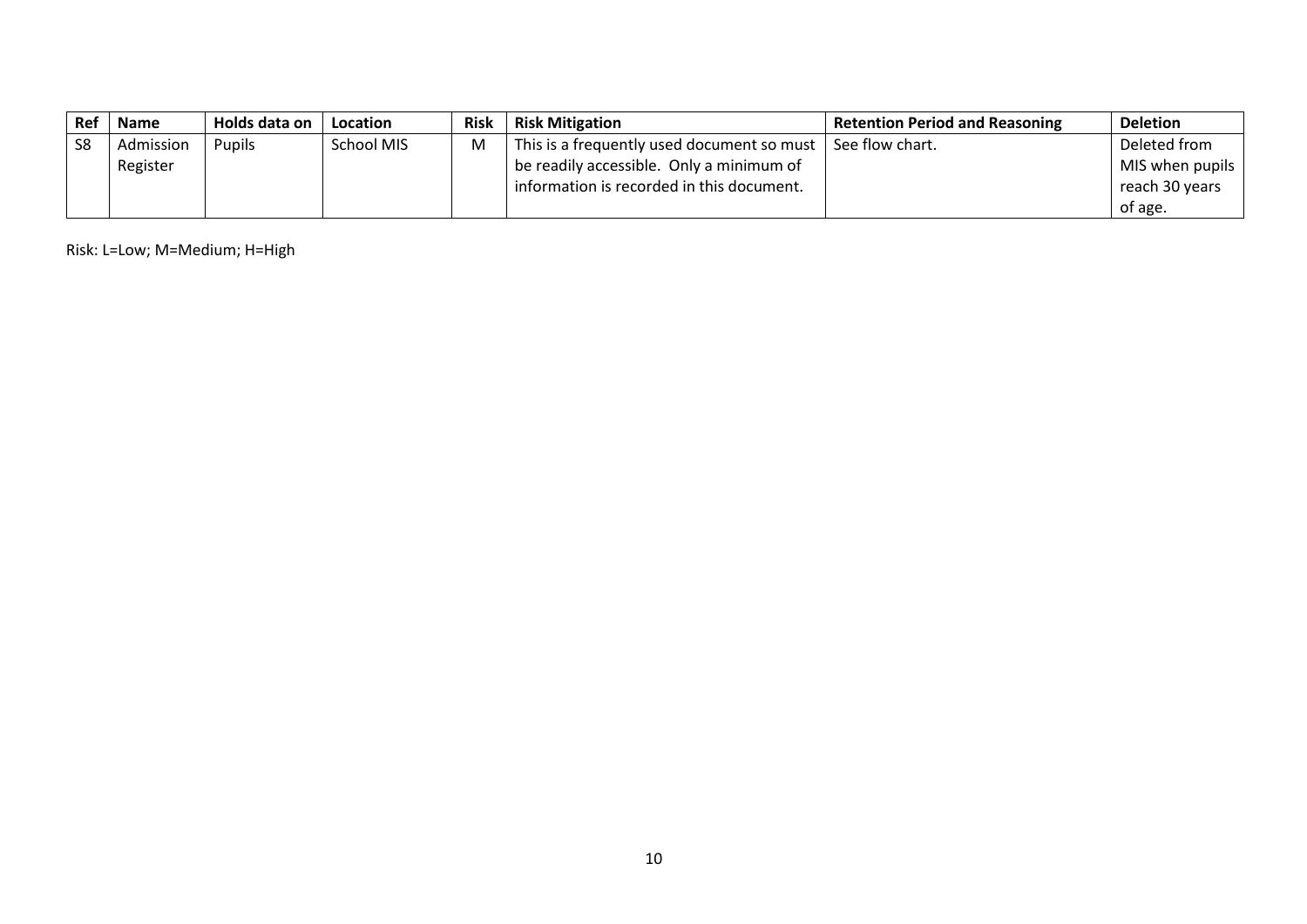#### <span id="page-13-0"></span>**DATA PROCESSORS**

| <b>Name</b>                      | <b>Description</b>                                                                                                                                                                | <b>GDPR Compliance Details</b>                                                                                                              | Is data<br>transferred<br>outside the<br>EU/EEA? | Is this<br>detailed in a<br>Privacy<br>Notice? |
|----------------------------------|-----------------------------------------------------------------------------------------------------------------------------------------------------------------------------------|---------------------------------------------------------------------------------------------------------------------------------------------|--------------------------------------------------|------------------------------------------------|
| <b>MIS</b>                       | The school's current management information system (MIS) is called<br>Integris G2 and is provided by RM.                                                                          | http://www.rmplc.com/gdpr/rm-<br>education/rm-integris                                                                                      | No                                               | Yes                                            |
| Eduspot                          | The school's communication tool. School money and communication<br>services with parents.                                                                                         | https://eduspot.co.uk/gdpr-<br>statement/                                                                                                   | <b>No</b>                                        | Yes                                            |
| School<br>Website                | The school's website is hosted by Easable. Content is uploaded by the<br>Headteacher and other designated staff. The only personal data shared<br>is to facilitate user accounts. | https://www.easable.net/privacy-<br>policy                                                                                                  | <b>No</b>                                        | Yes                                            |
| Insight Tracker                  | The school uses Insight to record and track pupils' performance.                                                                                                                  | https://kb.insighttracking.com/article/<br>H6LyNyYaP5-gdpr-compliance                                                                       | No                                               | Yes                                            |
| itsLearning VLE                  | The school uses the itsLearning Virtual Learning Environment (VLE).                                                                                                               | https://itslearning.com/uk/gdpr/                                                                                                            | <b>No</b>                                        | Yes                                            |
| 3plearning                       | The school uses resources that are part of the 3plearning platform such<br>as Mathletics.                                                                                         | http://www.3plearning.com/privacy/                                                                                                          | <b>No</b>                                        | Yes                                            |
| EdShed                           | The school uses resources that are part of the platform such as Spelling<br>Shed.                                                                                                 | https://www.edshed.com/en-<br>ie/privacy                                                                                                    | <b>No</b>                                        | Yes                                            |
| <b>Times Tables</b><br>RockStars | Resource accessed by teachers and pupils.                                                                                                                                         | https://ttrockstars.com/page/gdpr                                                                                                           | <b>No</b>                                        | Yes                                            |
| Scratch                          | Computing tool for coding.                                                                                                                                                        | https://scratch.mit.edu/info/faq<br>Children are not using their full name<br>(or other identifying information) on<br>the Scratch website. | <b>No</b>                                        | Yes                                            |
| <b>CPOMS</b>                     | The school's Safeguarding recording system.                                                                                                                                       | https://www.cpoms.co.uk/privacy-<br>statement/                                                                                              | No                                               | Yes                                            |
| <b>Trackit Lights</b>            | The school's behaviour system.                                                                                                                                                    | https://trackitlights.com/privacy/                                                                                                          | <b>No</b>                                        | Yes                                            |
| Tapestry                         | Early Years assessment tool. Recording of observations.                                                                                                                           | https://tapestry.info/security.html                                                                                                         | No                                               | Yes                                            |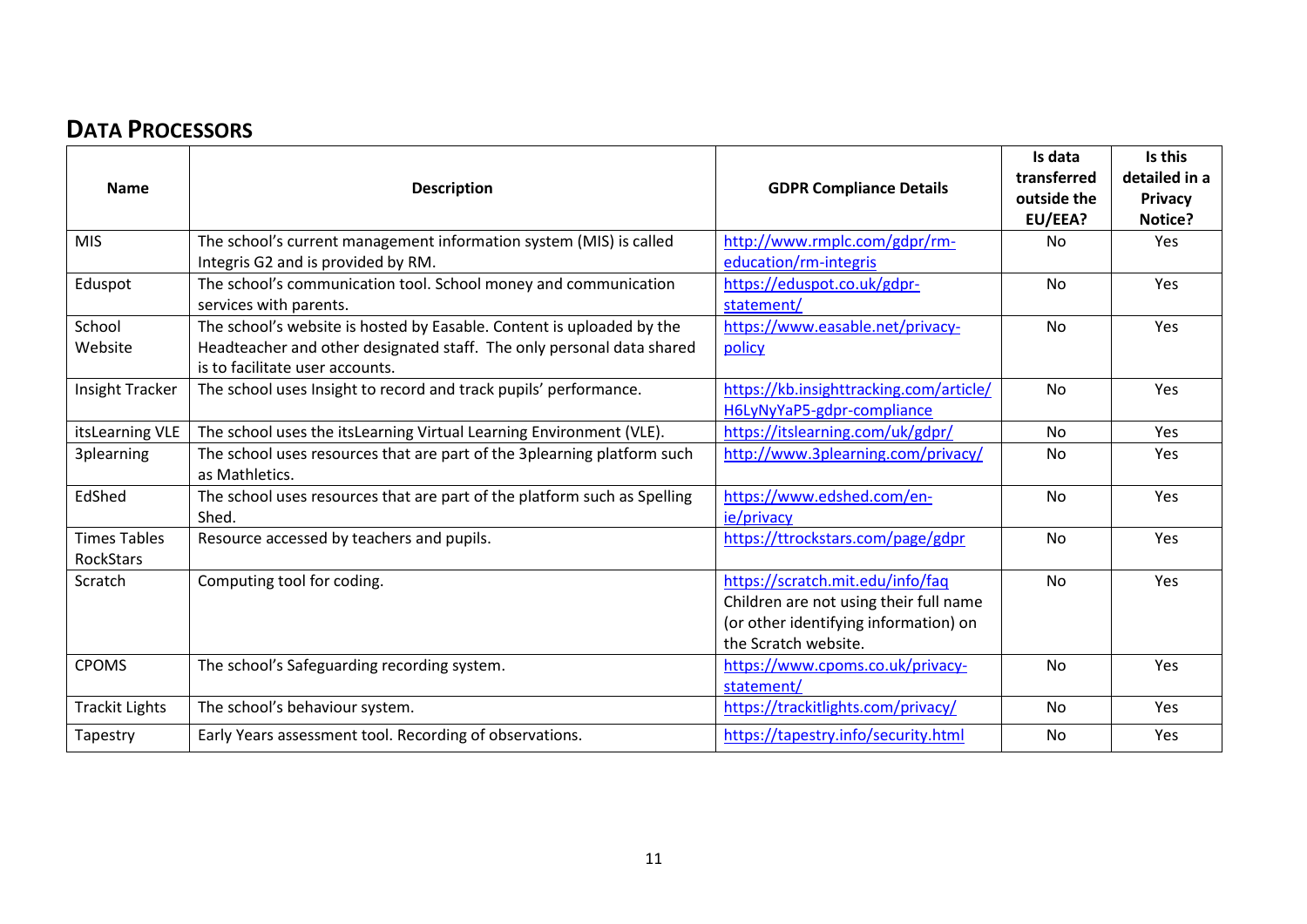#### <span id="page-14-0"></span>**RECIPIENTS**

| <b>Name</b>                                            | What personal data is transferred?                                                                                                                                                                                                                                                                                                                                                                                                                                                                                                                                                                                                                                                                                                                                                | What is the basis for the transfer?                                                                                                                                                | How is the<br>data<br>transferred? | Is this<br>detailed in<br>a Privacy<br>Notice? |
|--------------------------------------------------------|-----------------------------------------------------------------------------------------------------------------------------------------------------------------------------------------------------------------------------------------------------------------------------------------------------------------------------------------------------------------------------------------------------------------------------------------------------------------------------------------------------------------------------------------------------------------------------------------------------------------------------------------------------------------------------------------------------------------------------------------------------------------------------------|------------------------------------------------------------------------------------------------------------------------------------------------------------------------------------|------------------------------------|------------------------------------------------|
| <b>COLLECT Website</b>                                 | For the School Workforce Census:<br>https://www.gov.uk/education/school-workforce-censuses                                                                                                                                                                                                                                                                                                                                                                                                                                                                                                                                                                                                                                                                                        | Sections 113 and 114 of the Education Act<br>2005:<br>https://www.legislation.gov.uk/ukpga/2005<br>/18/section/113<br>https://www.legislation.gov.uk/ukpga/2005<br>/18/section/114 | Secure<br>Website                  | Yes                                            |
|                                                        | For the School Census:<br>https://www.gov.uk/education/school-censuses-and-slasc                                                                                                                                                                                                                                                                                                                                                                                                                                                                                                                                                                                                                                                                                                  | Section 537A of the Education Act 1996:<br>http://www.legislation.gov.uk/ukpga/1996/<br>56/section/537A                                                                            |                                    |                                                |
| <b>Get Information About</b><br>Schools (GIAS) Website | "For all maintained school governors, and academy trustees,<br>members and local governors, the data we will collect in<br>Edubase and make publicly available is:<br>•full name (including title)<br>• appointing body (eg board, foundation, parents etc)<br>• date of appointment<br>• date term of office ends / ended if in last year<br>•for maintained schools whether they are the chair of<br>governors or a member of the governing body, and for<br>academies whether they are a trust member, a trustee, the<br>chair of trustees, or a local governor on a local governing<br>body<br>In addition, for all these individuals we will collect within<br>Edubase, but not publish, a range of information to help us<br>to identify specific individuals:<br>•postcode | Section 538 of the Education Act 1996:<br>http://www.legislation.gov.uk/ukpga/1996/<br>56/section/538                                                                              | Secure<br>Website                  | Yes                                            |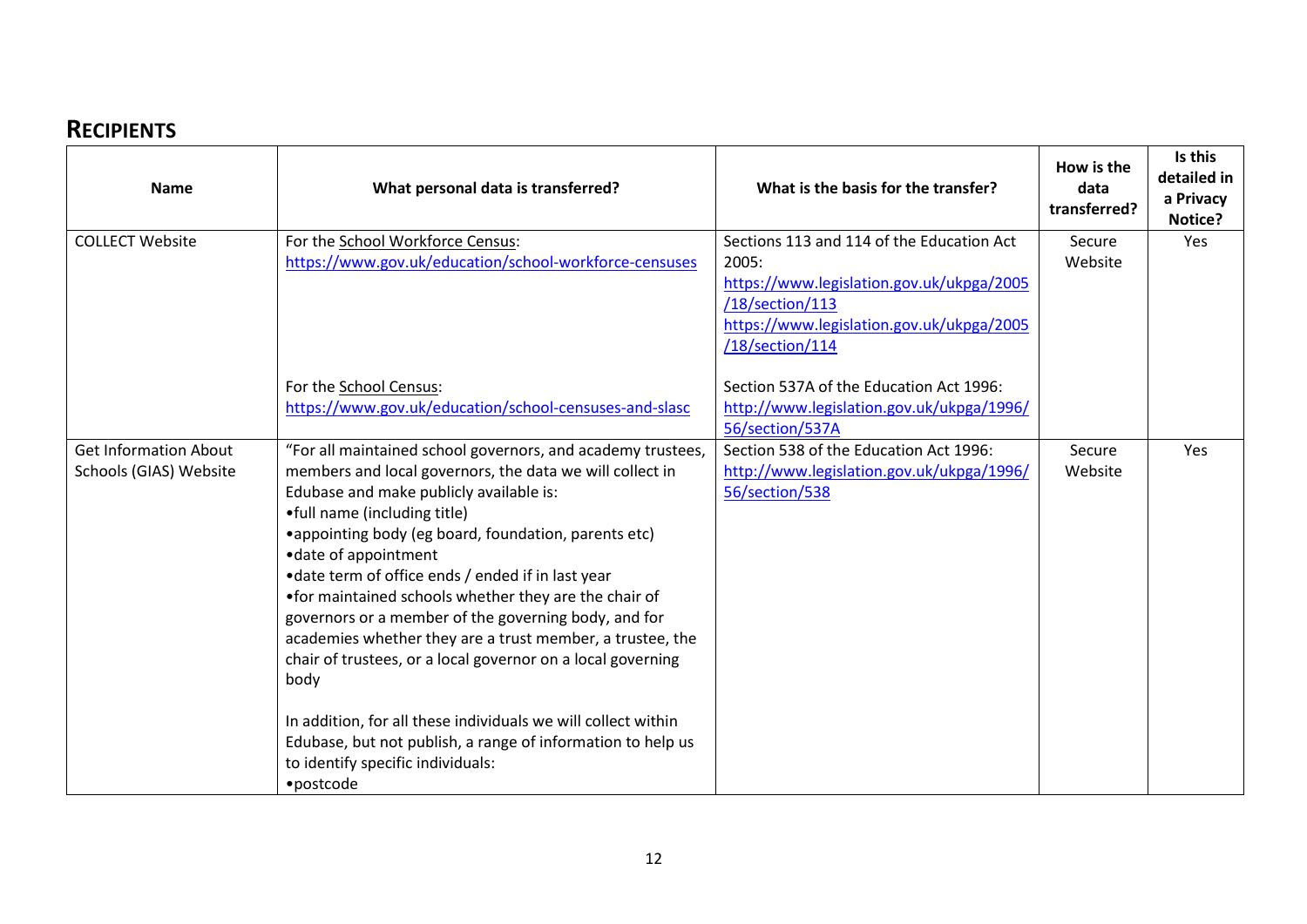| <b>Name</b>                                  | What personal data is transferred?                                                                                                                                                                               | What is the basis for the transfer?                                                                                                                                                                                                                                                                                           | How is the<br>data<br>transferred? | Is this<br>detailed in<br>a Privacy<br>Notice? |
|----------------------------------------------|------------------------------------------------------------------------------------------------------------------------------------------------------------------------------------------------------------------|-------------------------------------------------------------------------------------------------------------------------------------------------------------------------------------------------------------------------------------------------------------------------------------------------------------------------------|------------------------------------|------------------------------------------------|
|                                              | • date of birth<br>• previous names<br>• nationality<br>• direct email address for chair"                                                                                                                        |                                                                                                                                                                                                                                                                                                                               |                                    |                                                |
| <b>IT Provider</b>                           | Mint Support                                                                                                                                                                                                     | Public task: the processing is necessary for<br>the school to perform a task in the public<br>interest or for an official functions, and the<br>task or function has a clear basis in law.<br>In this case it is instrumental to the<br>education of the child.                                                               | By hand                            | Yes                                            |
| <b>Primary Assessment</b><br>Gateway Website | https://www.gov.uk/guidance/using-the-primary-<br>assessment-gateway                                                                                                                                             | "The following legislation underpins the<br>provision and publication of this<br>information:<br>the Education Act 1996 s29(3)<br>$\bullet$<br>the Education (School Performance<br>$\bullet$<br>Information)(England) Regulations 2007<br>regulations 5 and 8 School Information<br>$\bullet$<br>(England) Regulations 2008" | Secure<br>Website                  | Yes                                            |
| New School                                   | Maintained schools are required to send a Common<br>Transfer File (CTF). The content of a CTF is defined by the<br>DfE:<br>https://www.gov.uk/government/collections/common-<br>transfer-file<br>CPOMS transfer. | Education (Pupil Information) (England)<br>Regulations 2005 Statutory Instrument<br>$(S.I.)$ :<br>http://www.legislation.gov.uk/uksi/2005/1<br>437/introduction/made<br>And subsequent amendments in The<br><b>Education (Pupil Information) (England)</b><br>(Amendment) 2008:                                               | Secure<br>Website                  | Yes                                            |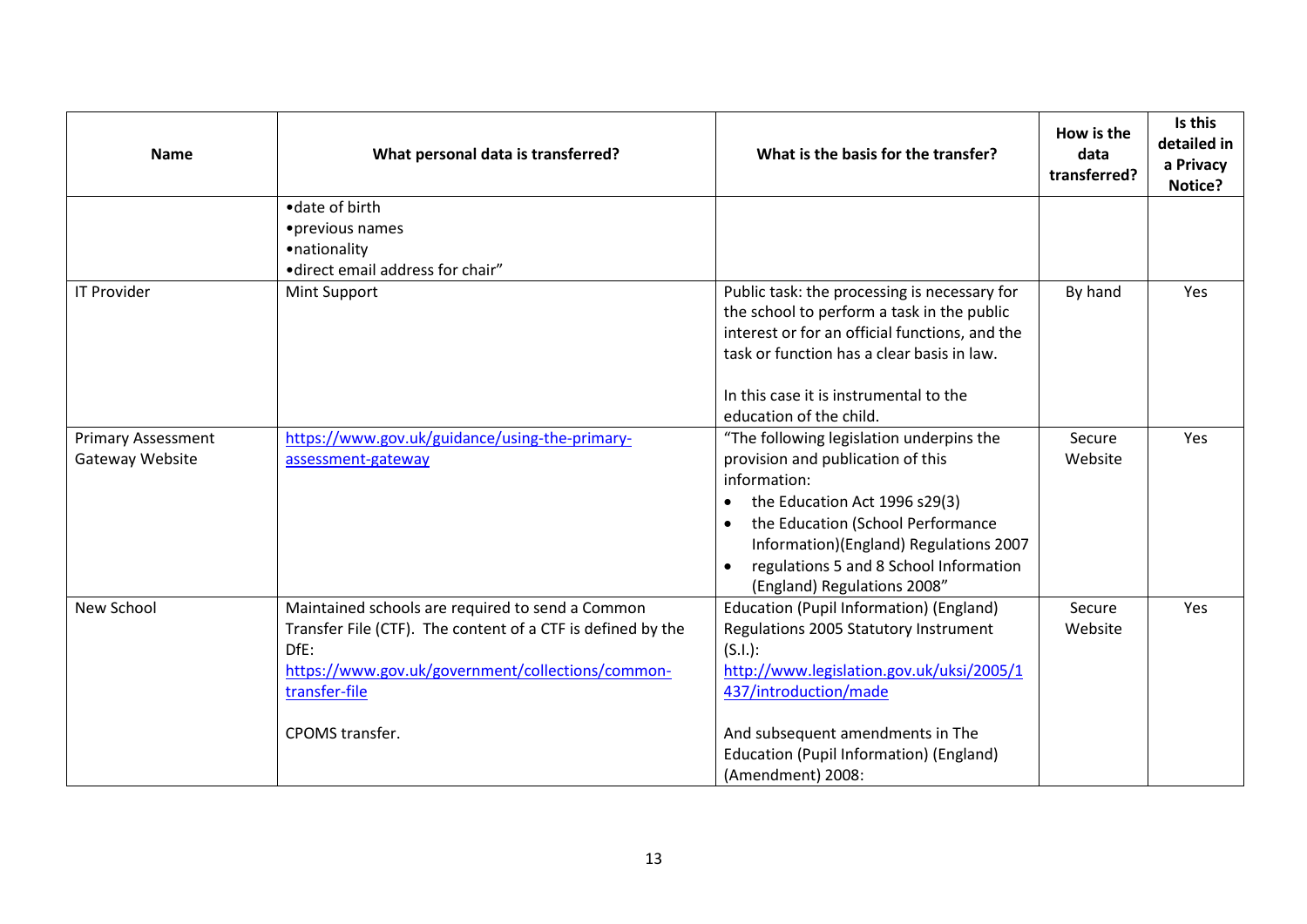| <b>Name</b>                                              | What personal data is transferred?                                                                                                                                            | What is the basis for the transfer?                                                                                                                                                                                                         | How is the<br>data<br>transferred? | Is this<br>detailed in<br>a Privacy<br>Notice? |
|----------------------------------------------------------|-------------------------------------------------------------------------------------------------------------------------------------------------------------------------------|---------------------------------------------------------------------------------------------------------------------------------------------------------------------------------------------------------------------------------------------|------------------------------------|------------------------------------------------|
|                                                          |                                                                                                                                                                               | http://www.legislation.gov.uk/uksi/2008/1<br>747/contents/made                                                                                                                                                                              |                                    |                                                |
| <b>NHS</b>                                               |                                                                                                                                                                               |                                                                                                                                                                                                                                             |                                    | <b>Yes</b>                                     |
| <b>Potential Employer</b>                                | Information held within a reference.                                                                                                                                          | Requirement.                                                                                                                                                                                                                                | By<br>post/email                   | Yes                                            |
| <b>WMDC Admissions Team</b>                              | Parents and pupil's personal information.                                                                                                                                     | Legal requirement.                                                                                                                                                                                                                          | Secure<br>Website                  | Yes                                            |
| <b>WMDC Data Team</b>                                    | For EYFSP:<br>https://www.gov.uk/childcare-parenting/early-years-<br>foundation-stage-profile-return<br>For KS1 & Phonics:<br>https://www.gov.uk/education/key-stage-1-and-2- | "The return of data to the department and<br>its subsequent publication is underpinned<br>by the following legislation:<br>• the Education Act 1996 s29(3)<br>• the Education (School Performance<br>Information)(England) Regulations 2007 | Secure<br>Website                  | Yes                                            |
|                                                          | assessments-data-collection                                                                                                                                                   | • regulations 5 and 8 School Information<br>(England) Regulations 2008"                                                                                                                                                                     |                                    |                                                |
| <b>WMDC Disclosure and</b><br>Barring Service (DBS) Team | Personal information of staff members.                                                                                                                                        | To ensure the safeguarding of the school<br>community.                                                                                                                                                                                      | Cryptshare<br>Email                | <b>Yes</b>                                     |
| <b>WMDC Payroll Team</b>                                 | Personal information of staff members.                                                                                                                                        | To ensure employees are paid.                                                                                                                                                                                                               | Cryptshare<br>Email                | Yes                                            |